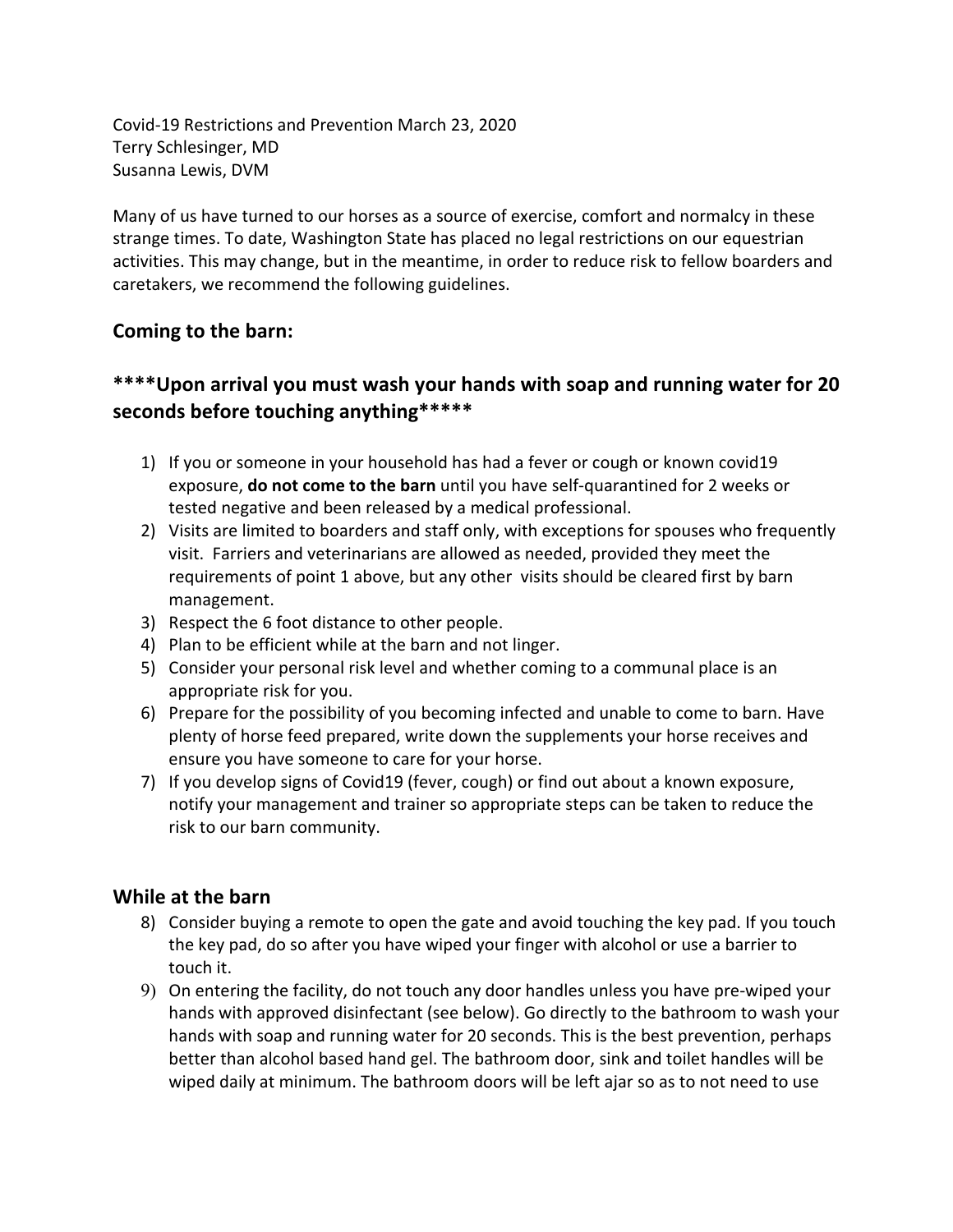the handles. If you do touch the handles before sanitizing, wipe the handles as you leave.

- 10) Keep spray bottles of diluted bleach handy for disinfecting. 1-2T/quart
- 11) Tack up in your stall, don't use wash rack or cross ties. This avoids close contact for aerosolized spread and handling of commonly used items like cross ties, brooms/pitch forks.
- 12) Consider limiting the number of riders in your arena remembering that the virus can stay in the air up to 3 hours.
- 13) Tack, including whips, should be used by their respective rider only. Store in your private tack area. Minimize or eliminate using any communal equipment.
- 14) If sharing tack with trainer, in between rider changes wash bridle and saddle with saddle soap and water.
- 15) Disinfect shared radio devices between uses. Place the device far from your face. Do not use shared ear devices.
- 16) Remember that gloves are vectors for viral spread and virus can live several days on cloth. We all often wipe our nose on our riding gloves or sleeves. Be conscious and try to avoid this, carry Kleenex or take off your gloves after you ride, hand wash again, wash the gloves at home that night or store them in a private area like your tack locker.

#### **Cleaning the barn**

- 17) Dedicate a person to, at minimum, daily, wipe down of all common touched sites with alcohol based wipe, or hydrogen peroxide or bleach soaked rag or paper towel (rags used once can be washed in laundry). These include door knobs of tackrooms, bathrooms, and stalls; light switches; wash rack handle/sprayer; pitch forks/ brooms/shovel handles/wheelbarrows). Make a list to show when this was done and by who. Dirt should be removed first with soap and water, then disinfected with purchased effective wipes or a spray bottle, saturated rag or paper towel containing effective solution. Disposable gloves should be worn to protect the person disinfecting.
- 18) Remove all shared food in tack rooms.
- 19) If stall cleaners come to your barn, ensure these rules apply to them. Consider providing them with sets of tools and wheelbarrows dedicated just to them, a separate set dedicated to barn boarders. Ensure them you are caring for them as well.

#### **Covid Facts:**

- 1) The virus can survive on cardboard 24hrs, copper 4 hrs, 2-3days on plastic and stainless steel, The Virus can hang out in air droplets for up to 3 hours but usually fall to the ground more quickly.
- 2) Wearing gloves may protect you but they still spread the virus if used surface to surface.
- 3) There is no evidence that Covid19 is transferred to our pets, but handwashing before and after is encouraged.
- 4) Solutions containing either 60-70% alcohol, or hydrogen peroxide or bleach (5T per gallon) are effective in disinfecting. Disinfecting will "kill" the virus, Sanitizing is meant to